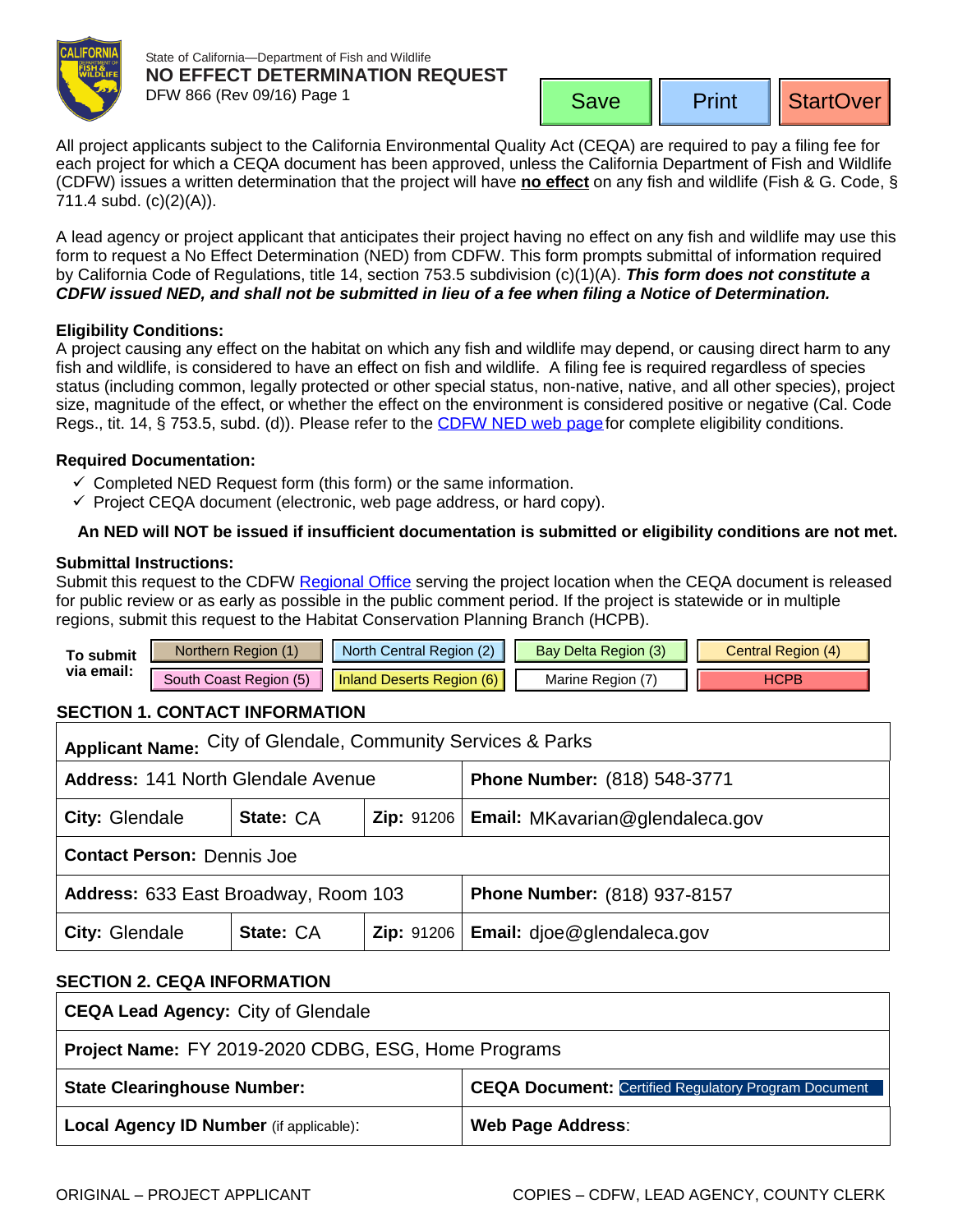

# **SECTION 3. PROJECT INFORMATION**

**Project Location:** (Include street address, city, county, latitude/longitude, township/range/section, or other description that clearly indicates the project site location. Submit an aerial photograph and/or topographic map showing the project location if not included with the CEQA document.)

Glendale, Los Angeles County, California: Glendale is located northeast of downtown Los Angeles. It is bounded by the cities of Burbank, Pasadena, La Canada Flintridge and the Los Angeles communities of Tujunga, Eagle Rock and Los Feliz.

**Brief Project Description:** (Include project type details. For example: new construction (with square footage), demolition of existing buildings, adaptive reuse of existing buildings, zoning amendments, general plan amendments, conditional use for sale of alcoholic beverages.)

Action Plan amendment prepared by the City of Glendale Community Services and Parks Department for Fiscal Year 2019-2020 Community Development Block Grant (CDBG), Emergency Solutions Grant (ESG) and HOME Programs to include the Emergency Solutions Grant Round 2 (ESG-CV2) of the CARES Act 2020 Action Plan for the City of Glendale.